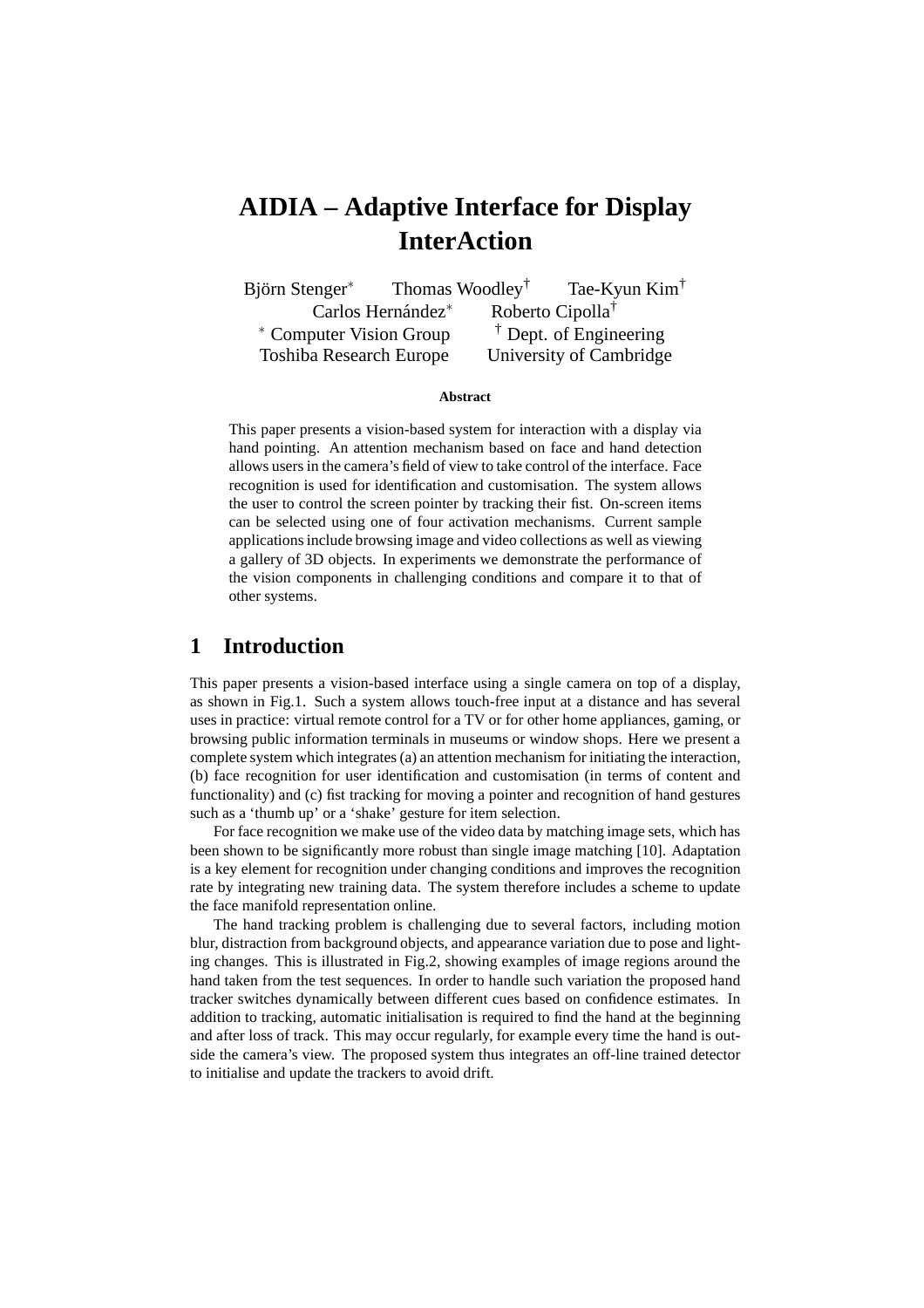

Figure 1: **Gesture interface.** *(a) face detection is performed during the attention phase, interaction is initiated by hand detection, (b) set up of camera mounted on top of the screen and multiple users in the field of view, (c) a sample application for the inspection of 3D models.*

In the following section we give an overview of prior work on hand tracking in the context of this work. Section 2 explains the attention mechanism that allows a user to initiate the interaction. The face recognition component is described in Section 3 and the fist tracker in Section 4. Experiments in Section 5 demonstrate the performance of the face recognition and hand tracking components.

#### **1.1 Previous work**

A large number of vision-based gesture interfaces have been proposed, only some of which are concerned with our particular setting of having a single camera pointing towards a scene of possibly multiple people. In this paper we focus on single camera systems, although a stereo setup or time-of-flight sensors present valid alternatives. We give a brief overview of prior art while highlighting some of the limitations.

Freeman and Weissman [6] introduced a system for television remote control by hand motion where a hand template is tracked based on correlating local orientations. It uses a hand template for detection and tracking and includes background subtraction. The tracker works when the hand moves slowly, but edge features tend to be unstable when motion blur occurs. Bretzner et al. [4] used multi-scale blob detection of colour features in order to detect an open hand pose with possibly some of the fingers extended, corresponding to different input commands. A simple 2D shape model is used for tracking with a particle filter. The method requires a skin colour prior, which is obtained by manually labelling 30 frames. An interface based on tracking multiple skin coloured regions was proposed in [1]. Again, the skin colour model is obtained by manually labelling skin regions, but the colour model is adapted during tracking. We observed that trackers which use only colour features struggle in our setting, in particular if the hand moves in front of the face, if the user wears short sleeves, or if there are objects of similar colour in the background. An active camera system for hand tracking by finding regions of high motion and skin colour probability was proposed in [12]. The Viterbi algorithm is used to find a temporal path connecting local maxima of a likelihood function that combines these two cues. A spatial prior is used to associate blobs to hand and face. A restriction of the system is that it performs search over a single scale only, requiring the user to be at a fixed distance to the camera. Kölsch and Turk  $[11]$  presented a multi-cue tracker that combines colour and many short tracks of local features under 'flocking' constraints. The colour model is automatically initialised from hand detection. Although the method was shown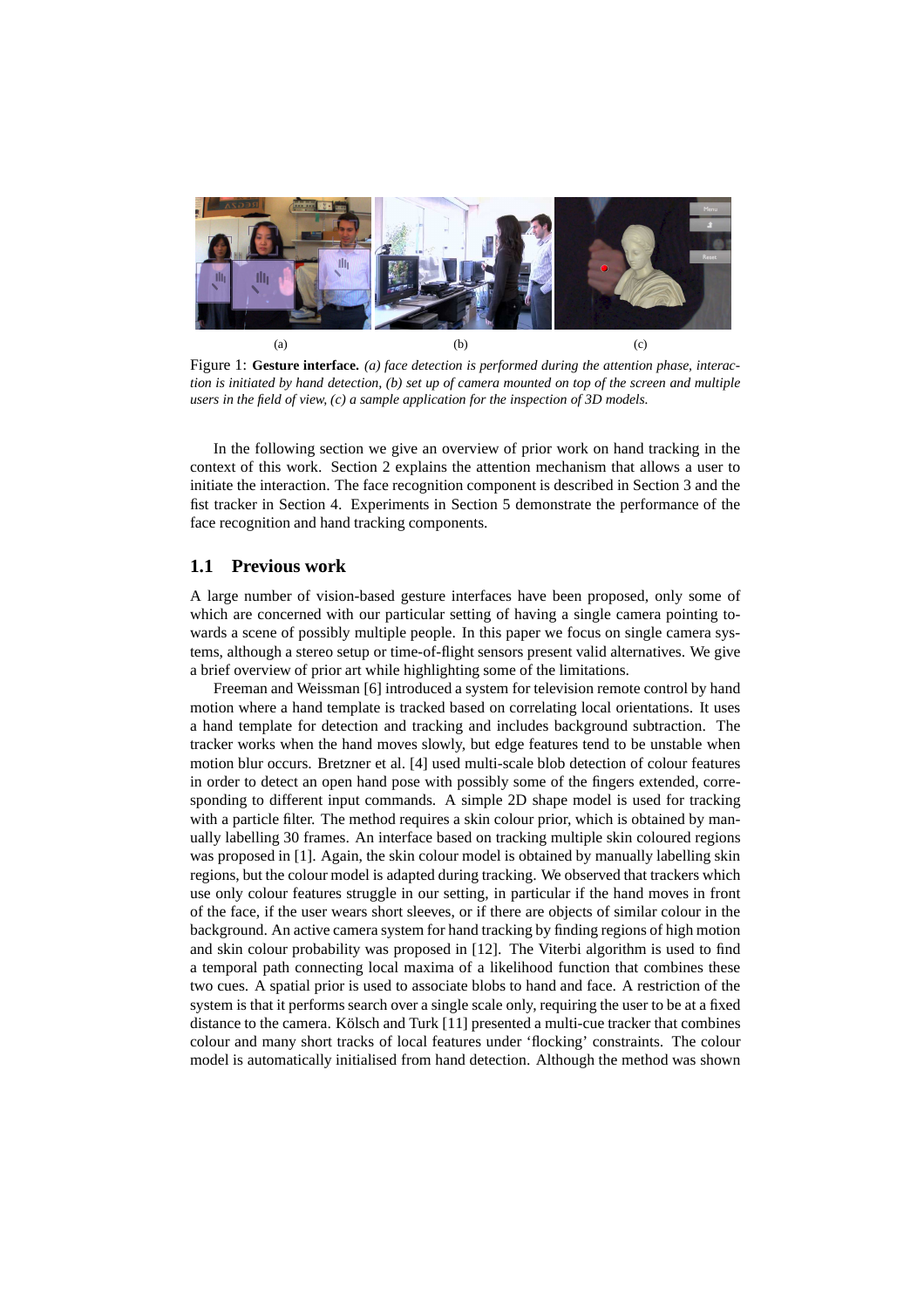

Figure 2: **Appearance variation of hand regions.** *Shown are cropped hand regions from test sequences. Motion blur, changing pose and other skin coloured objects make tracking challenging.*

for top-view tracking, it is general enough to work for frontal views. However, it struggles with rapid hand motion and skin coloured background objects. The system in [21] used a trained detector followed by optical flow tracking. Tracking based on optical flow alone has difficulties coping with rapid hand motion as well as moving background objects. Ike et al. [9] presented a real-time system for gesture control that detects three different hand poses independently in each frame. Due to the high computation requirement it was implemented on a multi-core processor. We compared with five of the above systems and present the results in Section 5.

To summarise, no complete system meets the requirements of robust tracking, cleanly handling initialisation and tracking failure, working for both slow and rapid motion, handling multiple scales, using a single CCD camera and being sufficiently fast to run on a standard PC.

# **2 Visual attention mechanism**

One goal of this work is being able to set up the system in an arbitrary environment, such as the living room, or a public space, where multiple people may be within the camera's view. For some periods there may be no interaction at all until one person initiates the interaction in order to achieve a specific task. In AIDIA this works as follows: Initially the system performs face detection using a boosted detector [18]. Multiple detections are associated over time by minimising the sum of distances of detections between two frames with the Hungarian algorithm. Once a face is detected the user is prompted to show an open hand gesture within the area below their face, see Fig.1a. This also works for multiple users in the scene. The rectangular input regions below the face detections are ordered according to scale, giving easier access to users who are closer to the camera. The first detection of an open hand triggers the face recognition step: Detected face regions are stored during the attention phase and the image set of the person who activated the system is passed to the recognition component. At this point the user may register in the database or, if they have used the system before, they can choose to update their face model with the new data. Recognition prompts a personalised greeting message to be displayed (see Fig.3b) and the content can be customised according to the user's profile. Subsequently the hand tracker becomes active and allows the user to browse the content by selecting items from a menu that is overlaid on the screen. Note that the scale of the face detection is used to define the size of the interaction area while the centre of the interaction area is set to the location of the open hand detection. This means that the range of motion remains constant for different distances to the camera.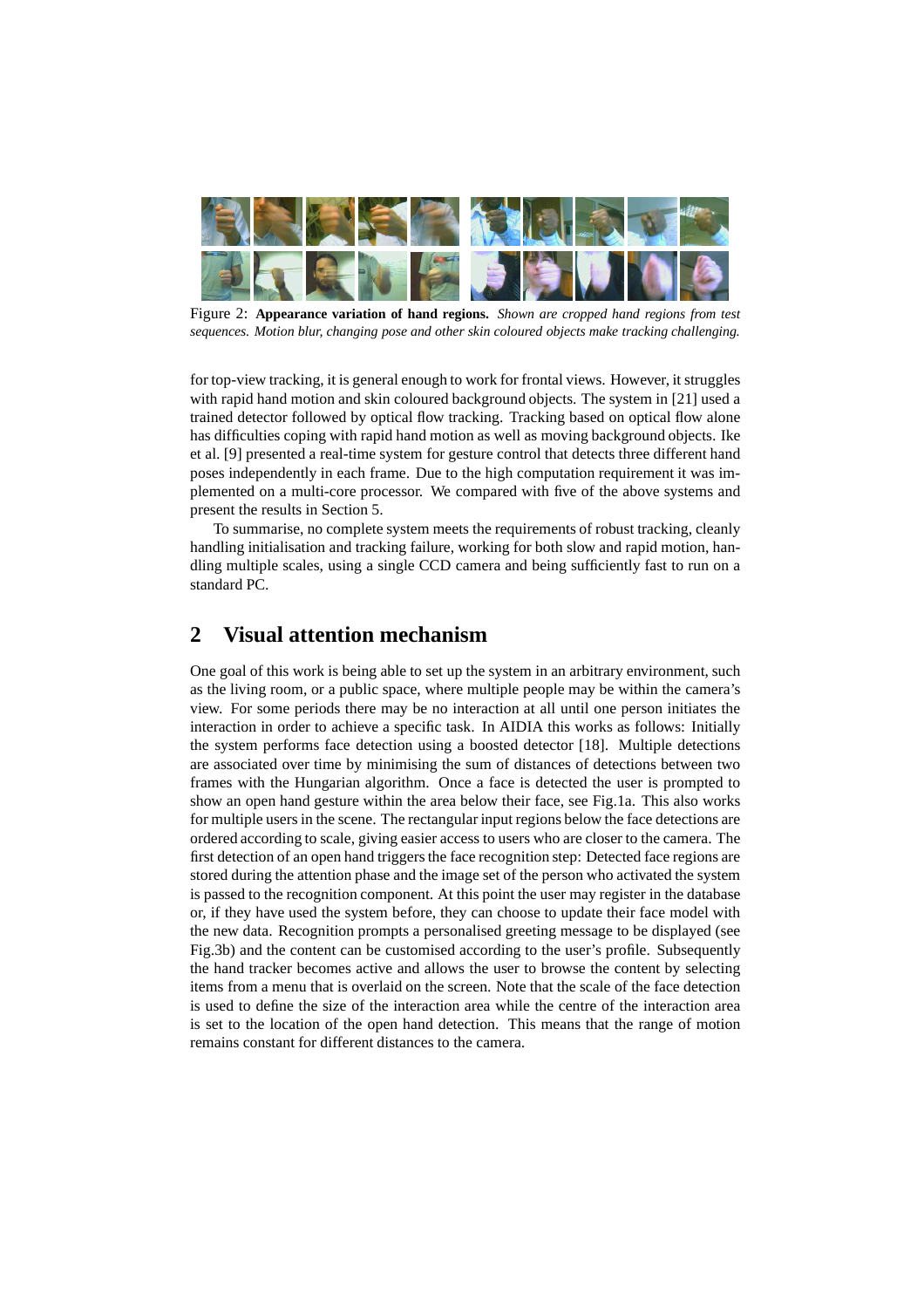

Figure 3: **Face recognition by matching image sets.** *(a) The similarity between manifolds is computed as the sum of principal angles and is used for NN classification. Once a query set has been classified, it can be included in the model by on-line updating the existing manifold. (b) Screenshot after recognition.*

### **3 Face recognition by matching image sets**

This section describes the face recognition component of the system. While the number of users may be small in our system, the appearance variation may be large due to pose and illumination changes. Our recognition component uses image sets for matching, which are captured during the attention phase. The image set can capture appearance changes and provide more evidence on face identity than a single image alone. No temporal coherence is used as this may actually decrease recognition performance [25].

Generally, there are three types of approaches to image set (or vector set) matching: aggregation of multiple nearest neighbour vector-matches [5], probability-density based methods [22], and manifold-based methods [24]. Taking the latter approach, we match manifolds using canonical correlations. Canonical Correlation Analysis (CCA) (also called canonical or principal angles) [24] compares manifolds by measuring the angles between them (see Fig.3a). Canonical correlations, which are cosines of principal angles between any two *d*-dimensional linear manifolds  $\mathcal{L}_1$  and  $\mathcal{L}_2$ , are defined as

$$
\cos \theta_i = \max_{\mathbf{u}_i \in \mathcal{L}_1} \max_{\mathbf{v}_i \in \mathcal{L}_2} \mathbf{u}_i^T \mathbf{v}_i, \qquad i = 1, ..., d,
$$
\n(1)

subject to  $\mathbf{u}_i^T \mathbf{u}_i = \mathbf{v}_i^T \mathbf{v}_i = 1$ ,  $\mathbf{u}_i^T \mathbf{u}_j = \mathbf{v}_i^T \mathbf{v}_j = 0$ ,  $i \neq j$ . If  $\mathbf{P}_1, \mathbf{P}_2$  denote the basis matrices of the two manifolds (see Section 3.1), canonical correlations are conveniently obtained as singular values of  $\mathbf{P}_1^T \mathbf{P}_2$ , only taking  $O(d^3)$ . CCA has the following nice properties: (a) It allows interpolation of the vectors in each set when finding maximum correlations, thus being more robust to data variation and noise, and (b) the low-dimensional manifold representation allows matching that is both time and memory efficient.

The manifold angle is a natural extension of prior manifold-based face recognition methods. When a single face image is given as an input, there is a standard way to classify it by manifolds: by measuring the distance of the face vector to each manifold and picking the closest one. When classifying a manifold instead of a single vector, angles between manifolds become a reasonable distance measurement. Experimental comparison with other vector-set classification methods advocates the canonical correlation method [10]. Since Hotelling [8], CCA has received increasing attention and recently Bach and Jordan [2] have proposed a probabilistic interpretation, and Wolf and Shashua [24] proposed a kernel version. Kim et al. [10] proposed discriminative manifold learning for CCA, resulting in better performance than other CCA-based methods.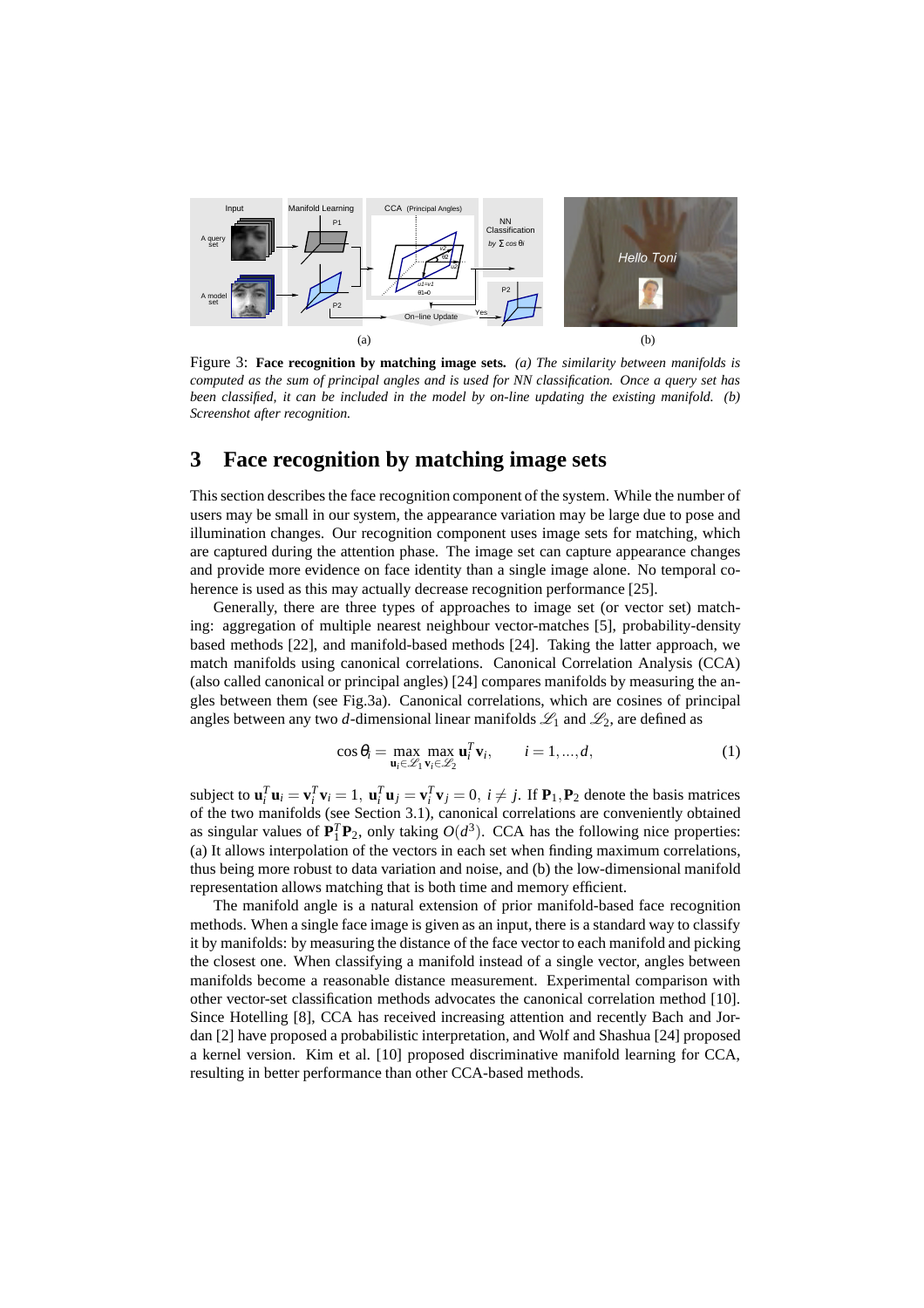#### **3.1 On-line manifold learning**

While most existing recognition systems rely on a single off-line training phase, it is desirable to include new data when it becomes available. Therefore the face recognition component includes a method for user-interactive updating of the manifolds.

We will first explain how to learn the discriminative manifold for CCA, i.e. the basis matrix  $P_i$  in Eqn. 1. Recalling that the canonical vectors represent the directions of most similar data variations the of two sets, it is ideal to represent each set by the manifold that maximally represents the respective class data while minimising the variance of other class data:

$$
\max_{arg \mathbf{P}_i} \frac{\mathbf{P}_i^T \mathbf{S}_i \mathbf{P}_i}{\mathbf{P}_i^T \mathbf{S}_T \mathbf{P}_i}, \quad i = 1, ..., C
$$
\n(2)

where  $\mathbf{S}_i$ ,  $\mathbf{S}_T$  denote the covariance matrices of the *i*-th class and the total data. The basis matrix of *i*-th class model  $P_i$ , is obtained as the generalised eigen-solution.

It is too inefficient in terms of time and memory to run the batch-computation of the manifold whenever new data is added. Instead, the two covariance matrices are first eigendecomposed as  $S_i = Q_i \Lambda_i Q_i^T$ ,  $S_T = Q_T \Lambda_T Q_T^T$ , where  $Q, \Lambda$  are the eigenvector and eigenvalue matrix, respectively, corresponding to the first few eigenvectors. The manifold is then updated by separately updating the eigen-components and then computing the manifold only by the new eigen-models. Owing to its linearity, the method of Hall et al. [7] can be applied:  $\mathbf{Q}_i, \Lambda_i, \mathbf{Q}_T, \Lambda_T$  are updated and  $\mathbf{P}_i$  is computed by SVD of  $(\sqrt{\Lambda_T} \mathbf{Q}_i)^{-1} \mathbf{Q}_i \sqrt{\Lambda_i}$ .

### **4 Hand tracking**

For initialisation, a detector for a fist pose is trained off-line using the method of Mita et al. [18]. It is applied within a region of interest *I* obtained during the attention phase, which constrains the valid region of the hand tracker. Due to the distinctive appearance of the frontal fist region a single image patch is tracked using normalised cross-correlation (NCC) [14]. The patch is selected as a smaller subregion of the hand in order to discount background regions. NCC tracking is accurate and works for slow hand motion within a limited range of motion. However, It can only deal with minor appearance variation, and rapid motion leading to strong motion blur is also problematic. The idea therefore is to start with NCC tracking and in case of failure apply a second tracker as a fall-back strategy. The second tracker uses different feature spaces, namely colour and motion (CM tracker). Colour models for the foreground region and the surrounding background region are obtained from the detector and are represented by 32-bin RGB histograms. The motion model is represented as histograms of the absolute differences between consecutive frames. The CM tracker detects scale space maxima of a likelihood function that uses both cues. First a colour likelihood map is computed for each location in the image region of interest  $p(x|col), x \in I$ . Similarly a motion likelihood map  $p(x|mot), x \in I$  is obtained. The likelihood function combines three terms as a sum and is based on [12], however, here the functions are smoothed by Gaussians with a variance depending on the size of the previously detected hand. The likelihood function is defined as

$$
p(\text{hand}|x) \propto w_c \, p(x|\text{col}) + w_m \, p(x|\text{mot}) + (1 - w_c - w_m) \, p(x|\text{col}) \, p(x|\text{mot}), \quad (3)
$$

where  $w_c$  and  $w_m$  are weights that are determined through experiments on a validation set (in our case  $w_c = w_m = 0.1$ ). Scale space maxima of this function are found with a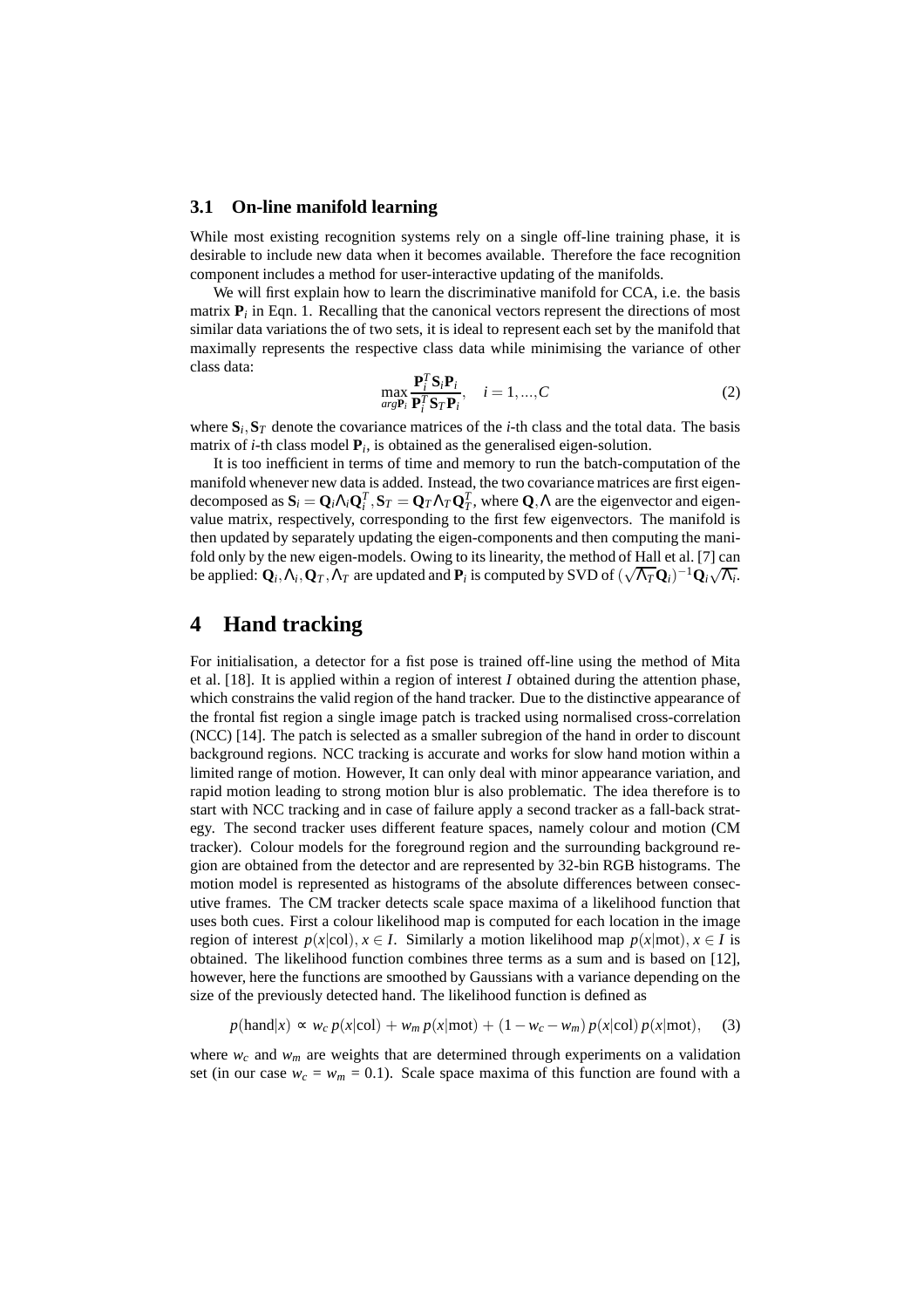'box filter' [23], which is an efficient approximation to the Laplacian. The three terms in Eqn. 3 allow tracking in different scenarios: e.g. if there is no other skin coloured object in the background, the colour likelihood is discriminative enough. Rapid motion leads to peaks in the motion likelihood function. The third term gives high values to objects that are moving and are skin coloured. The terms could be combined in a more principled way, but in practice this formulation turns out to be quite efficient. Since the CM tracker essentially models the shape as a simple blob, it can handle large variations in pose. Both trackers return a confidence value, which is the NCC correlation score and the filter output, respectively.

The complete tracking algorithm proceeds as follows: After detection the NCC tracker is active. If it returns a confidence value below a threshold  $\theta_{NCC}$  tracking continues with the CM tracker. At every *k*th frame, the fist detector is applied in the local neighbourhood and, if successful, NCC tracking resumes with a new template. Thus, trackers (and corresponding features) are switched online. Tracking is stopped when the confidence value of the CM tracker is below a threshold  $\theta_{\text{CM}}$ . A Kalman filter is used to combine the estimates with a constant velocity dynamic model. The approach taken in this paper is to efficiently but densely sample the likelihood values around the estimated location.

Related tracking methods can be found in the extensive literature on multi-cue tracking [3, 13, 20]. The benefit of these approaches is increased robustness when different cues have different failure modes and therefore complement each other. The most common idea is to run several trackers in parallel and subsequently combine their output, by either selecting between them [3] or by probabilistically merging them [13, 20]. In contrast, the proposed tracker switches between trackers (and corresponding features) entirely, therefore not requiring trackers to run simultaneously. We further note that our tracker is tightly integrated with a detector. Indeed, local detection together with a strategy to link up missing detections through time is a viable solution such as in the system of Ike et al. [9]. Even though localisation is not as precise as with NCC and less pose variation is handled compared to the CM tracker, it allows handling multiple scales and updating the tracking template. Note that the idea of running a tracker and a detector in tandem has previously been used to build tracking systems that work over arbitrary time periods, e.g. the system in [11]. Similarly, detector output has been integrated directly in the observation model [15].

#### **4.1 Selection mechanisms**

In order to activate a screen icon a selection mechanism equivalent to a mouse click needs to be defined. Solutions that have previously been proposed include changing hand pose, finger or thumb extension and simply hovering over an icon for a short time period [4, 6, 9, 11, 16, 21]. We have implemented these by training sepa-



Figure 4: *Different gestures for selection: (a) open hand pose, (b) thumb up pose, (c) hovering for a short time period and (d) a shake gesture.*

rate detectors, see Fig.4, (a) an open hand detector, (b) a thumb up detector, and (c) hovering over an icon for a short period of time (0.5 seconds). Additionally, we propose the following method: (d) detecting a quick left-right shake gesture. The shake gesture is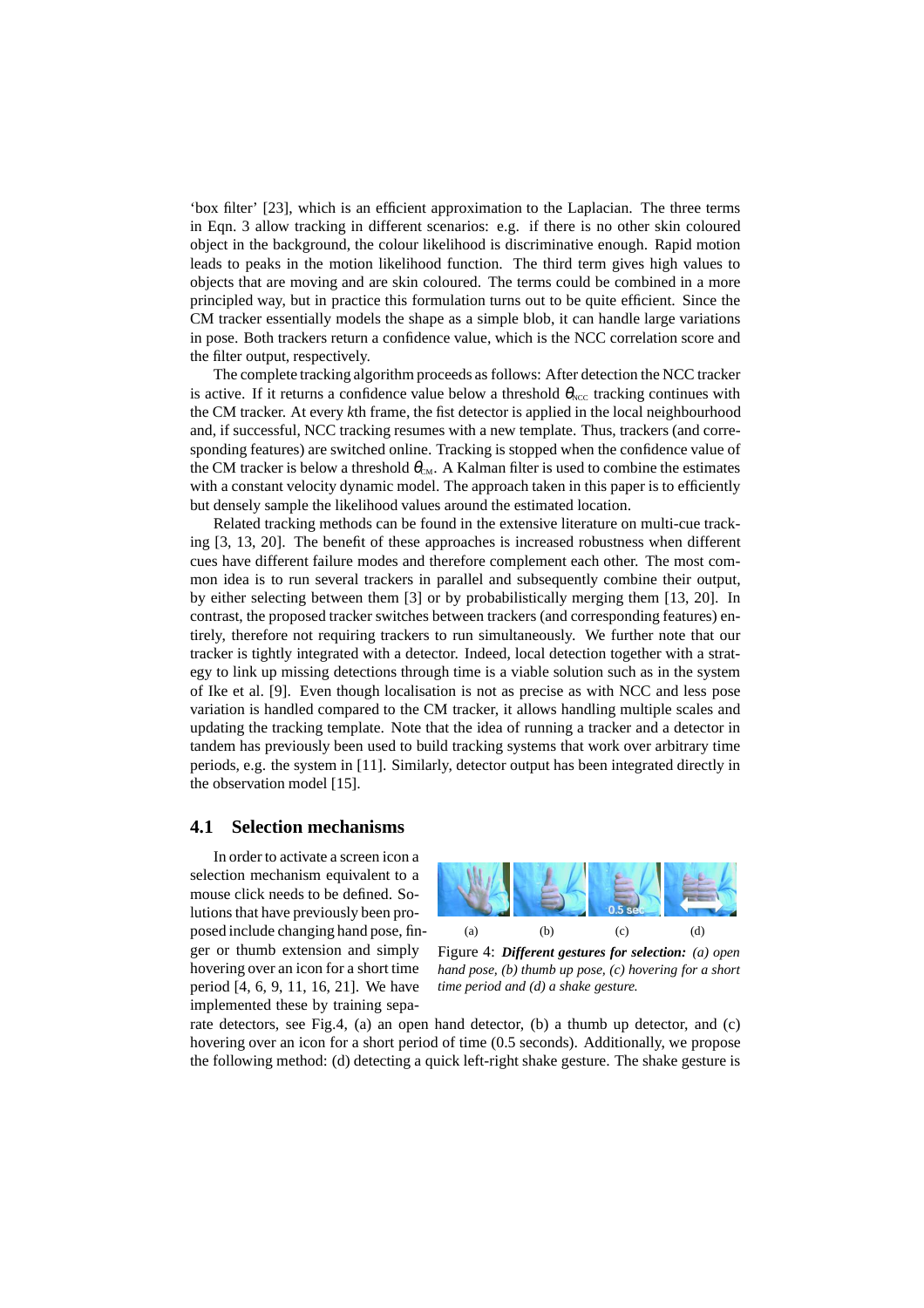

Figure 5: **Face recognition experiments.** *(a) Example input sets and canonical vectors* **<sup>u</sup>**,**<sup>v</sup>** *computed. (b) (left) Accuracy improvement of the on-line and batch-method for the number of updates. (right) Computational time of the two methods.*

detected by recording the hand motion over a sliding window of 20 frames and classifying this vector. In experiments LDA and k-nearest neighbour classifiers were tested, but the most reliable results were obtained by computing the distance to the closest positive training example (among a small set of 75 examples) and threshold this value. Only one of the four selection mechanisms is used at any time, according to the user's preference.

## **5 Results**

This section presents quantitative results on the face recognition algorithm as well as the hand tracking algorithm.

#### **5.1 Face recognition experiments**

We have evaluated the face recognition performance using a data set containing 5 people (10 sequences per person, 50 frames per sequence). The 10 sets were collected at different times, days and places and leading to appearance variation. The input dimension was set to  $40 \times 40$  and the manifold dimension to 10.

Fig.5a shows example inputs and the canonical vectors computed by CCA. The canonical vectors in each pair  $\mathbf{u}_i, \mathbf{v}_i$  are visually similar despite the large appearance changes across the two sets. As shown in Fig.5b, the method achieved perfect recognition results after updating with 6 image sets. The on-line method requires significantly lower computation time than the batch-solution when increasing the amount of training data. In the experiment one set per person was added to the model at each stage and all remaining data was used as query during each update. 5-fold cross validation was performed by random data partitioning.

#### **5.2 Hand tracking experiments**

The robustness of different hand tracking algorithms was evaluated on a set of 10 labelled sequences of 500 frames each (size  $320 \times 240$ , recorded at 30fps), measured as the mean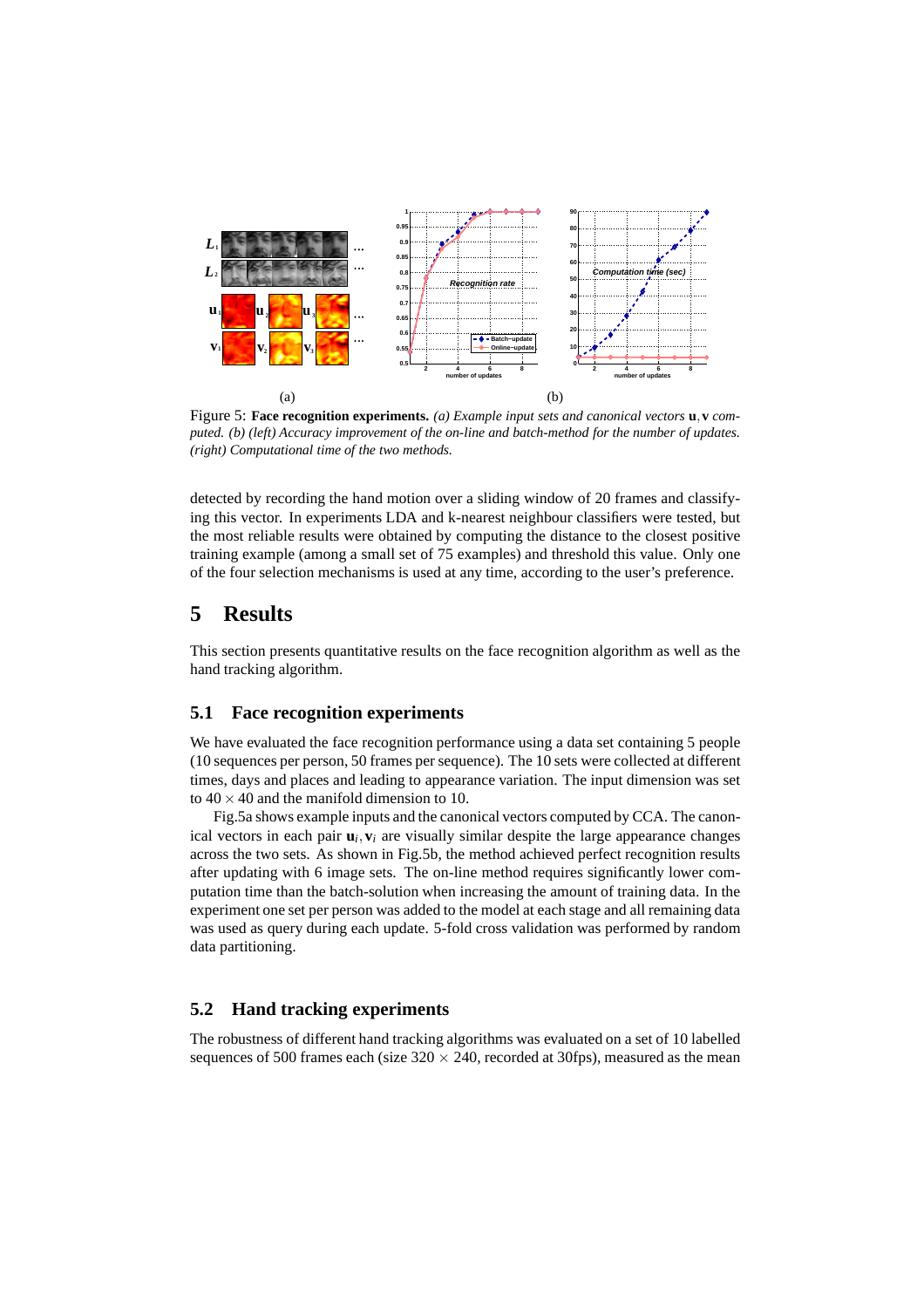

Figure 6: **Hand tracker evaluation.** *Comparative results showing the mean number of consecutively tracked frames over 10 sequences of 500 frames. The NCC/CM tracker is the most robust.*

number of successfully tracked frames. After loss of track (defined by a scale-normalised distance being above a threshold) trackers are re-initialised at the next detection within the sequence. This allows a realistic assessment of the performance over the complete data set. To reduce the bias introduced by the finite number of frames (a failure close to the end may lead to a very short track) the last measurement before the end of the sequence is discarded if at least one tracking failures has occurred previously. The trackers that were compared against have been used in other hand tracking systems and include: local orientation correlation (LOC) [6], flocks of features tracking (FF) [11], optical flow tracking using templates on a regular grid (OF) and local feature tracking, KLT-tracker (KLT) [21], and boosted detection (BD) [9, 11, 17, 19, 21]. The performance of the individual components, the CM and NCC tracker, was also measured. The results are shown in Fig.6. The proposed NCC/CM tracker performs best and loses track in only two of the ten sequences. This is due to the CM component locking onto other coloured objects, in one case the user's arm, in the other case the moving hand of another person. In both cases the CM tracker's confidence value drops below the confidence threshold after a few frames and the tracker re-initialises by global detection. The CM tracker comes second in terms of robustness, however, it is much less precise during slow hand motion. The FF tracker can handle slow motion, but struggles with strong motion blur. It can also be distracted by other skin coloured regions with salient features such as the face. The regular block-based optical flow algorithm showed to be more robust than the KLT tracker, but both had difficulties handling rapid hand motion. Somewhat surprisingly the NCC tracker is more robust than the LOC tracker. A background estimation step used in [6] does not change the performance much (9 different updating weights were tested), which is likely due to the fact that the background appearance changes occasionally in the test sequences. The performance of the boosted detector is lowest in terms of our definition of robustness as consecutively tracked frames. The average number of detections on the data set is 242, but it varies significantly across the sequences. On some sequences there are very few detections due to larger pose changes.

Fig.7 shows some typical results on one of the test sequences, comparing the individual trackers as well as the frame-by-frame detector output. The NCC tracker loses track during rapid motion while the CM tracker is robust, but not always accurate (see the two rightmost frames). The frame-by-frame detector does not fire in several frames. The best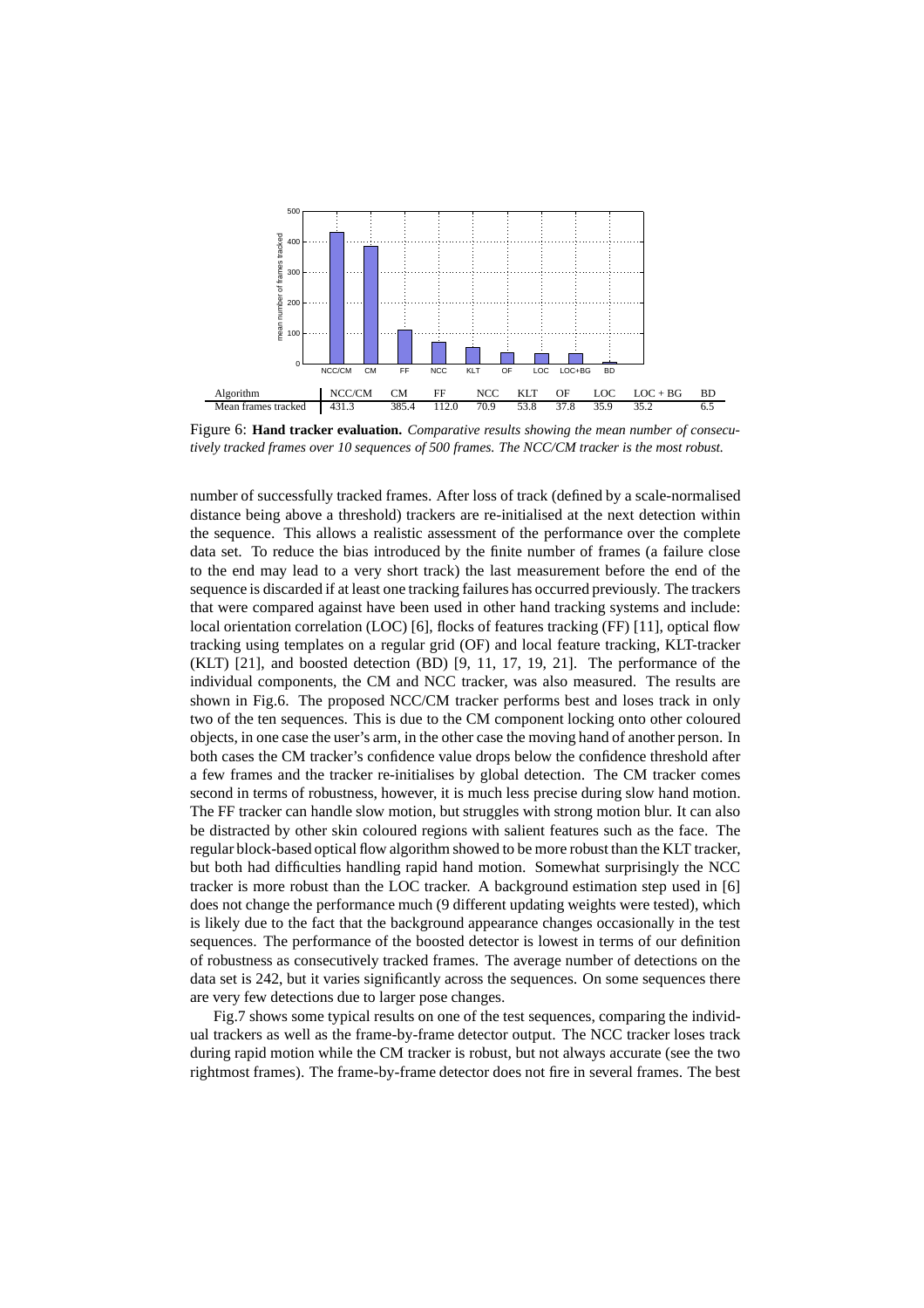

Figure 7: **Comparison of individual trackers with combined NCC/CM tracker.** *This figure shows snapshots of a sequence and results of the NCC tracker, the CM tracker, frame-by-frame detection and the proposed NCC/CM tracker.*

results are obtained with the combined NCC/CM tracker. The switching behaviour of the NCC/CM tracker is illustrated in Fig.8. During this sequence the light is turned off and on. Switches between components allows the tracker it to handle track successfully by updating its object representation.

# **6 Conclusions**

We have presented a gesture interface by tracking a pointing fist with a single camera facing the user. The system includes an attention mechanism that allows one user at a time to be in control. Face recognition is employed for customising the interface. To increase the recognition performance under changing conditions the face model can be updated using efficient online learning. For fist tracking, we proposed a multi-cue method that switches trackers over time and is updated continually by an off-line trained detector. In experiments on ten hand pointing sequences our method outperformed other algorithms proposed for hand tracking such as local orientation correlation tracking, flocks-of-features tracking and optical flow tracking. So far the system has been tried by approximately 100 people within public exhibition settings. The main failure modes were found to be false fist detections, leading to incorrect adaptation of the colour model, as well as the CM tracker's reliance on colour and motion cues alone. Future work will address improving feature selection as well as the performance of the fist detector in order to handle larger appearance variation.

## **References**

- [1] A. A. Argyros and M. I. A. Lourakis. Real-time tracking of multiple skin-colored objects with a possibly moving camera. In *Proc. ECCV*, pages 368–379, May 2004.
- [2] F. R. Bach and M. I. Jordan. A probabilistic interpretation of canonical correlation analysis. Technical Report 688, Department of Statistics, University of California, Berkeley, 2005.
- [3] V. Badrinarayanan, P. P´erez, F. Le Clerc, and L. Oisel. Probabilistic color and adaptive multi-feature tracking with dynamically switched priority between cues. In *Proc. ICCV*, Rio de Janeiro, Brazil, October 2007.